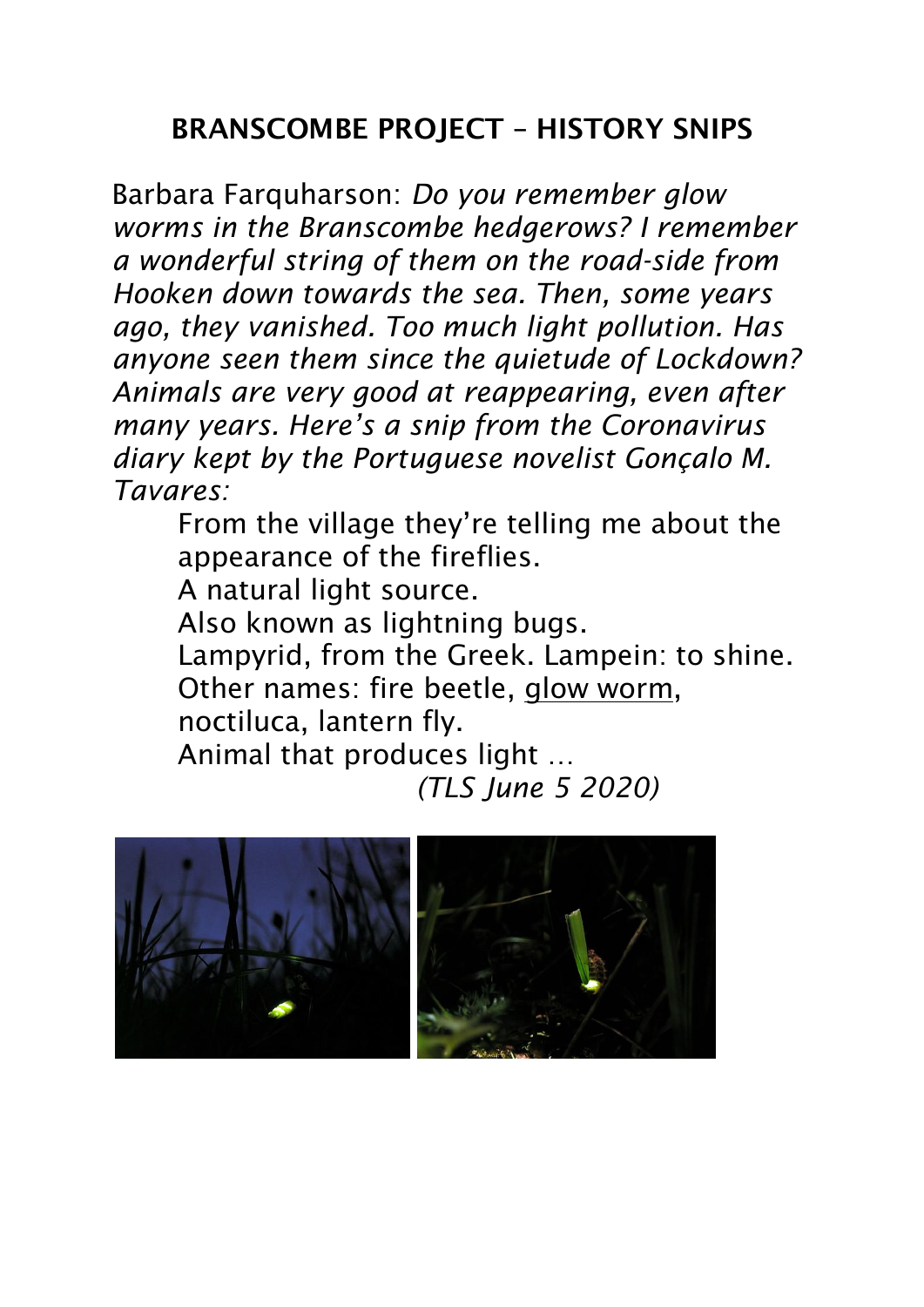*Here, Patrick Dillon, cultural ecologist, takes us in search of glow worms at Weston Mouth:* 



Glow worms were wonders of my childhood. They lit up the dry chalk valleys where I lived. In recent years their numbers have declined alarmingly. Since moving to East Devon, I have often thought the small cliffside meadows which are dotted along the coastline

would be good places for glow worms. A few years ago, we decided to have a look. We chose an early July evening to search the valley that runs from the Donkey Sanctuary at Trow to Weston Mouth between Salcombe Regis and Branscombe. The valley comprises about 1.5 km of gently sloping small meadows fringed by woodland. With some limestone in the underlying geology, this looked like prime glow worm habitat.

The walk down was not promising. The meadows have overgrown since I last came this way and the ground cover looked too dense. Glow worms need some open ground so that their yellow-green 'glow', which is produced by a light-emitting molecule, a form of 'bioluminesence', can be seen by a mate. Glow worm is the colloquial name for the wingless females of the beetle *Lampyris noctiluca*. They 'glow' to attract a male.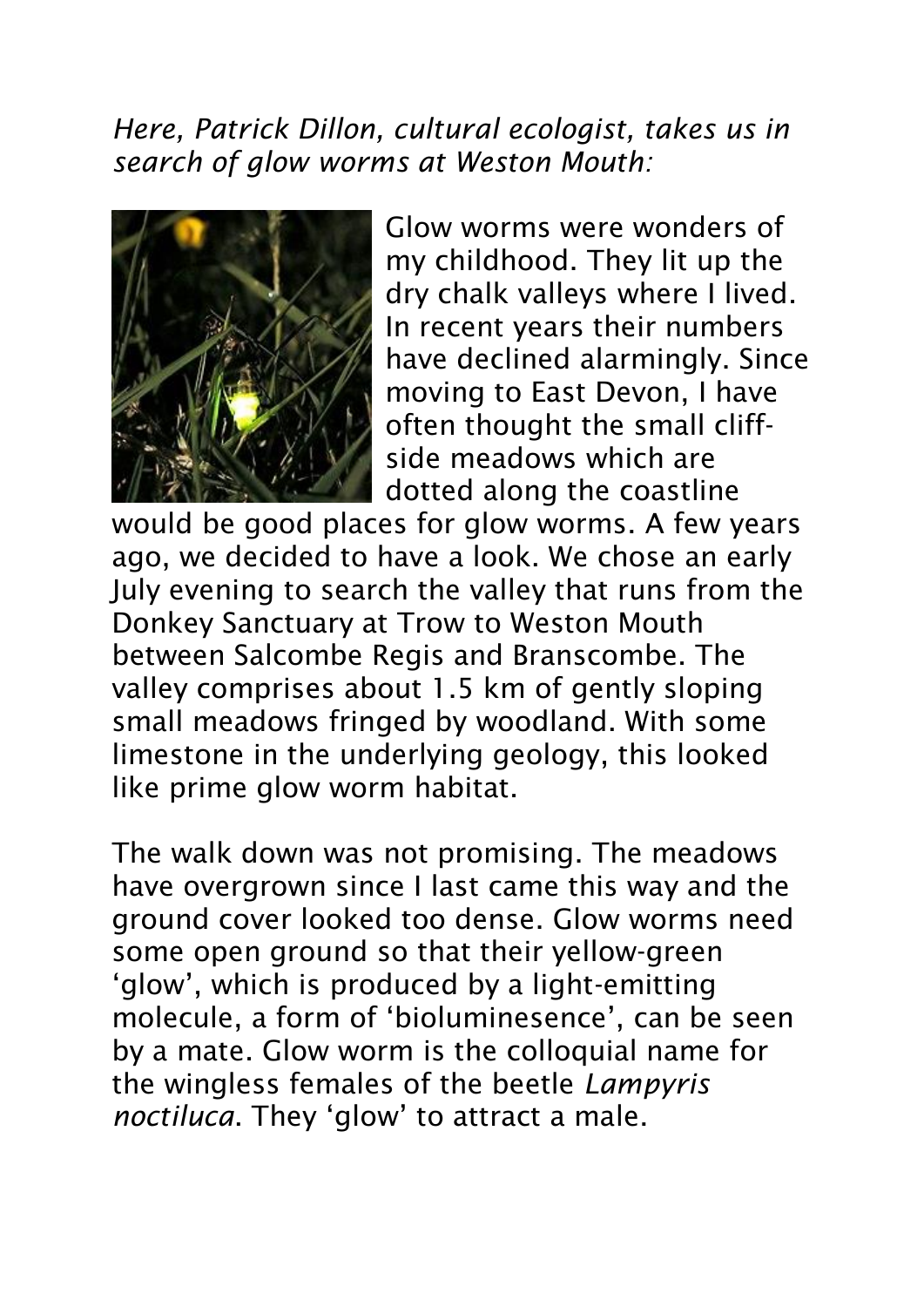We arrived at the beach at about a quarter to ten. This is an isolated area with no direct access by road. It is a 30 minute walk to reach it, with a steep run of steps at the bottom of the valley. There are two small cottages above the beach. One of them had two people sitting outside; otherwise the long stretch of coastline was deserted. It was too early to look for glow worms so we collected stones on the beach with the intention of walking back up the valley as dusk turned to night to look for our quarry. As we were leaving, at about quarter to eleven, the man from the cottage came out to collect driftwood. He told us that he had had the cottage for over 20 years and came every summer. I asked if he had ever seen glow worms. Yes, he said, last night, over there, pointing to a small raised platform with sparse vegetation just above high tide which had once been the site of a cottage. We sat on a log at the edge of the platform and waited as the light faded. Almost immediately we saw the first faint green glow. The man and his partner joined us and we found two more over the next half hour. The couple told us that there used to be many more glow worms, especially on the track we had walked down, but that recently the management of the land had changed and the beetles had gone.

A glow worm survey has been running for some time: [http://www.glowworms.org.uk/.](http://www.glowworms.org.uk/) The website reports sightings of glow worms up and down the